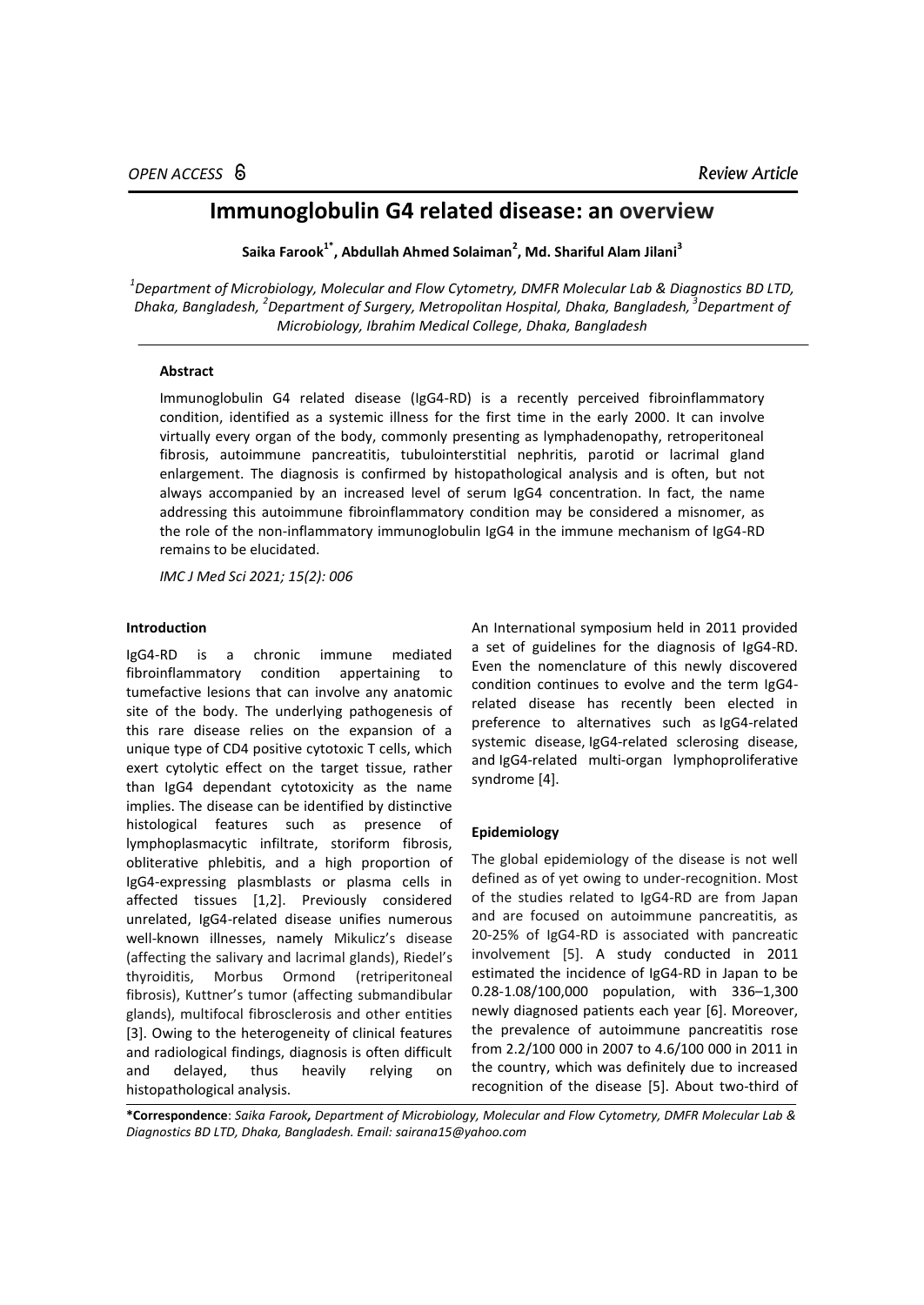the patients affected are men with a median age of 58 years [7]. Although IgG4-RD is not commonly found in children, but a recent review has described 25 cases of children with the condition; 11 of these children were suffering from orbital disease while three had autoimmune pancreatitis [8].

## **Immunopathology**

Since the establishment of the disease entity, several studies have been conducted to elucidate the immunopathogenesis of IgG4-RD. The immunoglobulin IgG4 has restricted ability to bind complement and to interact with activating Fc receptors for which it is considered as a noninflammatory immunoglobulin [9]. Hence, whether IgG4 play an active role in the autoimmune mechanism of the disease is still questionable.

A study conducted by Zhang et al. (2015) has demonstrated that the IgG subclass of autoantibodies, IgG1 and IgG3, that are produced in response to protein autoantigens are elevated in autoimmune diseases such as primary Sjogren syndrome (pSS), primary biliary cirrhosis, systemic lupus erythematosus (SLE) and systemic sclerosis, whereas IgG2, produced in response to carbohydrate autoantigens, are reduced in such diseases [10]. However, it is extremely difficult to differentiate between IgG4-RD with other autoimmune disorders based on the serum concentration of the subclass IgG4, as IgG4 concentration may be increased in various clinical conditions other than IgG4-RD [11]. As for instance, whereas one study reported increased serum IgG4 level in 7.5% patients with pSS together with diagnostic features of IgG4-RD; another study found only 2.94% pSS patients with raised IgG4 levels and without features of IgG4-RD [10, 12]. Consequently, the role of IgG4 in the pathogenesis of IgG4-RD, its role as a diagnostic biomarker and even the naming of the condition as "IgG4-RD" is perplexing and controversial and further clinical research is required to establish its involvement in the disease.

Recent studies claim, interactions among clonally expanded CD4+ cytotoxic T-lymphocytes (CD4+CTL), T follicular helper (TFH) cells, and B cells play a major role in the immunopathogenesis of

IgG4-RD [13]. Annexin A11 and galactin-3 have been implicated to be the causative autoantigens [14]. The plasmablasts or activated B cells in patients with IgG4-RD are specific for these autoantigens and are oligoclonally restricted, resulting in clonal expansion of CD4+ CTL in tissue sites [13]. CD4+ CTLs are a unique CD4+ T cells with cytolytic capabilities, especially found associated with chronic viral infections and malignancies [15]. In IgG4-RD, CD4+ CTLs in affected tissues, secrete profibrotic cytokines including interleukin (IL)-1β, transforming growth factor β1 (TGF-β1), and interferon γ (IFN-γ) as well as cytolytic molecules such as perforin and granzymes A and B, responsible for killing target cells. Furthermore, IL-4-secreting TFH cells are also expanded in blood and tissue sites, which are essentially responsible for germinal center formation, affinity maturation, class switching to IgG isotypes including IgG4 and the development of most high affinity memory B cells [13, 16].

# **Risk factors**

Several immune mediated mechanisms are thought to play a role in the fibroinflammatory process of IgG4-RD. Since the condition is relatively new, these factors are not well established and further extensive studies are essential to confirm their contributions.

**Genetic factors:** Genetic studies revealed that the HLA serotypes DRB1\*0405 and DQB1\*0401 are associated with increased susceptibility to IgG4 related disease in Japanese populations, whereas DQβ1-57 without aspartic acid is related to disease relapse in Korean populations [17, 18].

**Bacterial infection and molecular mimicry:** The human carbonic anhydrase II enzyme bears homologous segments with α-carbonic anhydrase of *Helicobacter pylori*, which serves as the binding site for the DRB1\*0405 molecule [19]. Additionally, pancreatic acinar cells consist of ubiquitin-protein ligase E3 component n-recognin 2 which are also homologous to the plasminogen-binding protein of *H. pylori* [20]. A study conducted with a single patient of IgG4-RD revealed that peripheral blood mononuclear cells produced IgG4 and IL-10, in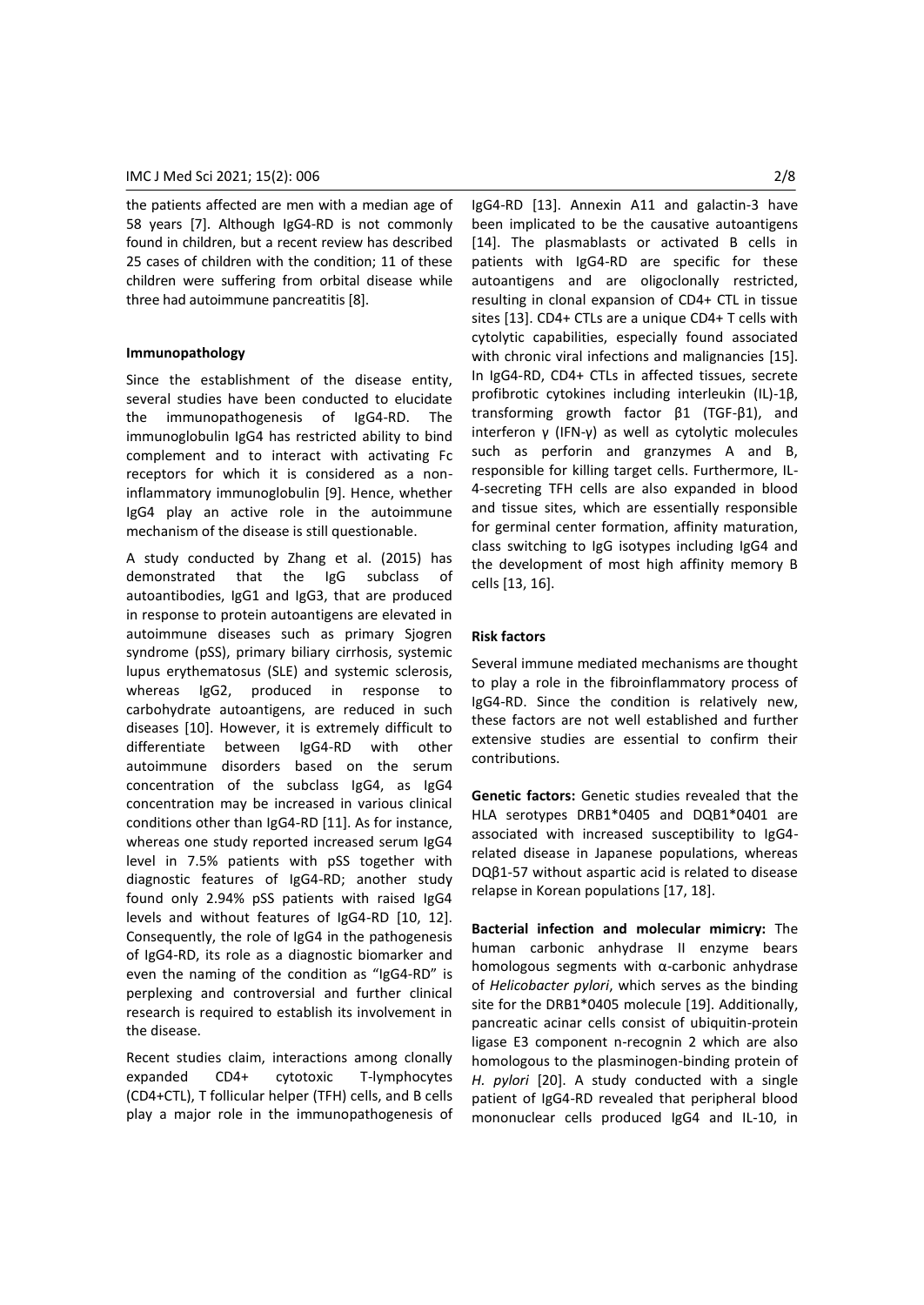response to stimulation with toll-like receptor ligands, suggesting that different species of bacteria may induce the immune mechanism of IgG4 RD [21]. However, further extensive research is required to confirm this results.

**Autoimmunity:** Autoimmunity is regarded as one of the most influential factors that trigger the T-cell immune response in IgG4-RD. Previous studies claimed that potential autoantigens, located at the epithelial cells of the pancreatic ducts, bile ducts, and salivary-gland ducts, include carbonic anhydrases, lactoferrin, pancreatic secretory trypsin inhibitor, and trypsinogens [22-24]. However, autoantibodies directed against such antigens are neither specific for IgG4-RD nor known to be of the IgG4 subclass [23]. On the contrary, Annexin A11 is a novel autoantigen recently discovered to be targeted by IgG4 and IgG1 antibodies in serum of patients with IgG4-RD of the biliary tract, pancreas and salivary glands [14]. Another study conducted in 2018 revealed that Galectin-3 was identified as the antigen specifically recognized by plasmablasts. Anti-galectin-3 autoantibody responses are predominantly of the IgG4 isotype [25].

# **Clinical Features**

IgG4-RD can affect any organ of the body and can present with varied clinical features. Presentation is usually subacute; fever and elevation of C-reactive protein levels are unusual. The disorder is often diagnosed incidentally through radiologic findings or unpredictably in pathological specimens [26]. However, patients with multi-organ involvement may suffer from weight loss - about 9 to14 kgs over a period of few weeks to months before reaching the correct diagnosis [26].

Tumefactive lesions and allergic disease are two usual findings in IgG4-RD. Patients with IgG4-RD often present with subacute development of tumorous swellings in different organ systems [27- 29]. A lot of patients may have allergic features such as atopy, eczema, asthma, and modest peripheral blood eosinophilia, whereas up to 40% of patients with IgG4-RD have allergic diseases such as bronchial asthma or chronic sinusitis [30]. Untreated IgG4-related cholangitis may lead to

hepatic failure within months [31]. Around 10 - 50% cases of inflammatory aortitis is thought to be associated with IgG4- related aortitis, which if left untreated may result in aneurysms and aortic dissections [32, 33]. Similarly, untreated IgG4 related tubulointerstitial nephritis may lead to renal dysfunction and even renal failure [34].

IgG4-RD is relatively new in Bangladesh and cases have not been reported widely. Till now, a single case of IgG4-related peri-aortitis has been reported in 2018, suggesting that although the incidence of the disease exists in Bangladesh, cases are not being unmasked extensively [35]. This is possibly due to a lack of awareness as well as adequate diagnostic facilities. Clinicians should remain concerned to the possibility that IgG4-RD often presents with features of malignancy and may mimic some autoimmune rheumatic diseases such as Sjögren's syndrome, systemic lupus erythematosus (SLE), and granulomatosis with polyangiitis [36].

#### **Diagnosis**

Histological analysis of the affected tissue is the cornerstone of definitive disease diagnosis aided by elevated serum IgG4 concentration. However, the serum IgG4 concentration is not a specific diagnostic marker and misdiagnoses of IgG4 related disease are increasingly common as much emphasis is given on elevations of the non-specific, non-inflammatory biomarker IgG4 concentration along with over-dependency on the detection of IgG4-positive plasma cells in the affected tissue [32]. Once a diagnosis has been made, further thorough investigations are required to assess for subclinical or multiple organ involvement as well as symptomatic features such as albuminuria, necessitated for management planning [5].

**Histopathological features:** The characteristic features of IgG4-related disease are a dense lymphoplasmacytic infiltrate organized in a storiform (matted and irregularly whorled) pattern, obliterative phlebitis, and the presence of mild-tomoderate eosinophil infiltrates [37]. The histologic appearance of IgG4-related disease, though highly characteristic, requires immunohistochemical confirmation with IgG4 immunostaining. In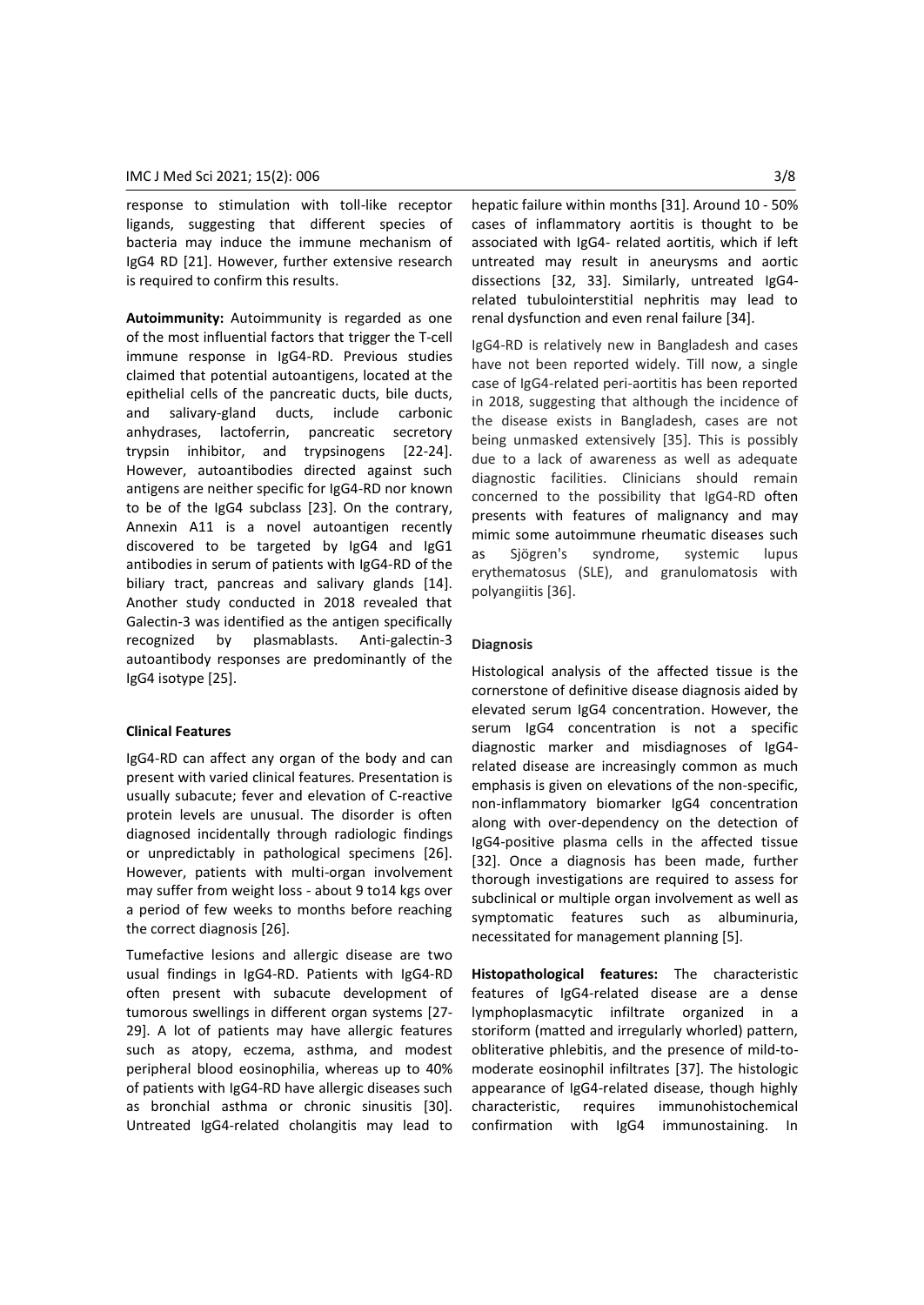## IMC J Med Sci 2021; 15(2): 006 4/8

Bangladesh, IgG4 staining is not commonly done in histopathological laboratories, which may have resulted in missed diagnoses of the disease. IgG4 subclass of immunoglobulin predominates within the involved tissue [32]. Although, diagnosis of IgG4-RD relies substantially on the presence of IgG4-positive plasma cells in the affected tissue, but it is not considered as a definite diagnostic benchmark of the disease, as IgG4- positive cells are also found in a wide variety of inflammatory infiltrates [32]. However, IgG4 positive plasma cells, ranging from more than 10 to 50 per high-power field has been proposed as a diagnostic criterion [38, 39]. It has been suggested that the diagnosis of IgG4-related disease is further assured if the the ratio of IgG4- bearing plasma cells to IgG-bearing plasma cells is higher than 50% [32].

**Imaging features:** The appearance of lesions in images demonstrated either radiologically or by computed tomography (CT-scan) varies considerably, particularly in the lung and kidney [40]. The imaging features are usually nonspecific and cannot particularly distinguish between IgG4 related disease and malignancy.

**Serological findings:** Most patients with IgG4-RD present with an elevated concentration of serum IgG4 (reference range: 0.03- 2.01 g/L). However, 30% patients with characteristic histopathological features may report a normal serum IgG4 concentration, leading to misdiagnosis [41]. A study exhibited the positive predictive value (PPV) to be below 40% in case of increased serum IgG4 level (upper limit of normal= 1.35 g/L). Four times the upper limit of normal (IgG4 > 5.6 g/L) reveals a PPV of 100% whilst two times the upper limit of normal value reduces the PPV to 28% only, for the diagnosis of IgG4 associated sclerosing cholangitis. Moreover, excessively high concentrations of serum IgG4 level is associated with mutilple organ involvement (6.99 g/L) while the average rise in concentration of serum IgG4 is about 2.33 g/L when a single organ is affected [42, 43].

Although IgG4 level reduces in patients whose serum IgG4 concentration was raised at baseline following treatment with glucocorticoids, they may remain above normal values in certain patients [41]. Interestingly, a study conducted in Japan

revealed that IgG4 concentration was not reduced to normal level in 115 out of 182 (63%) patients treated with glucocorticoids [44].

The serum IgE level was found to be elevated in 40% of patients with IgG4-RD [45]. A study by Kanari et al. (2010) with 9 patients of IgG4 related lacrimal gland enlargement demonstrated increased IgE concentrations (>170 IU/ ml) in all 9 patients, attributed to the fact that IgG4 is produced as an intermediate product during class switching from IgM to IgE under the influence of the cytokines IL-4 and IL-13 [45-47].

Therefore, the diagnosis of IgG4-RD is determined by the combination of clinical, imaging, serological and histological criteria. A summary diagnostic scheme of IgG4-RD is shown in Figure-1.



**Figure-1**: *Diagnostic scheme of IgG4-RD. Serum IgG4 - normal up to 1.35 g\L. HPF: high power field (400x); +ve: positive.*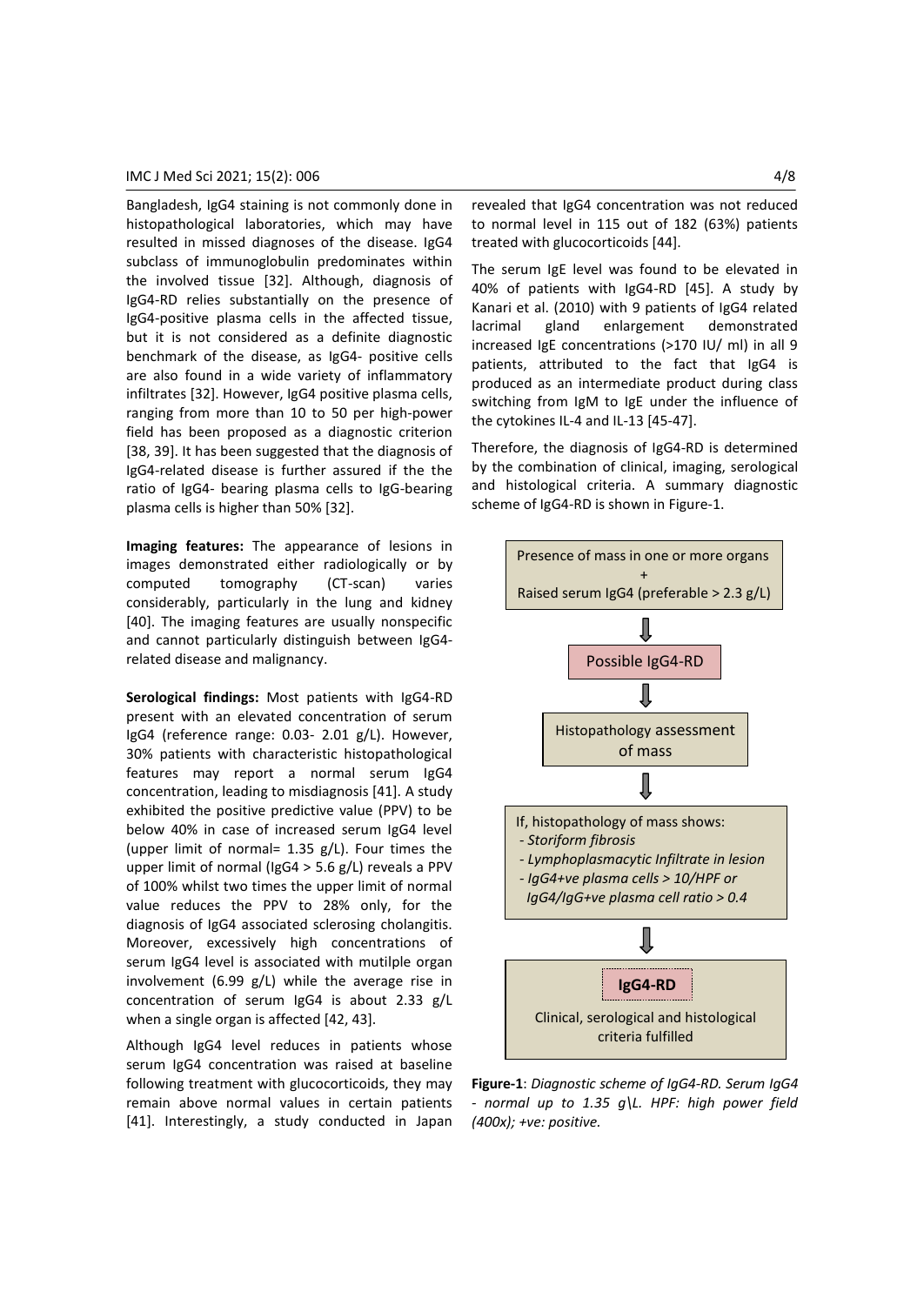## **Treatment**

Glucocorticoids are reportedly the first line of treatment. Patients are typically treated with a starting dose of prednisolone at 0.6 mg per kilogram of body weight for 2 to 4 weeks [48]. It is then tapered over a period of 3 to 6 months to 5.0 mg per day, and then continued at a dose between 2.5 and 5.0 mg per day for up to 3 years. Alternatively, glucocorticoid therapy has been suggested to discontinue entirely within 3 months [44]. Immunosppressive drugs such as methotrexate, azathioprine, mycophenolate mofetil are additionally used as remission-maintenance drugs, but their efficacy in IgG4-RD has not been tested in clinical trials [32]. However, the long term use of glucocorticoids contributes to certain drawbacks in the management of the usually middle-aged patients, such as a 30-60% relapse rate of IgG4-RD as well as persistent side-effects that includes diabetes mellitus, infections and osteoporotic fractures [49, 50]. Consequently, clinical trials with rituximab, an anti-CD20 monoclonal B-cell depleting antibody, have been reported with promising results [50, 51]. Rituximab was found to be effective as both induction and maintenance therapy for IgG4-RD. A cohort trial conducted with 156 patients nevertheless reported 40% relapse in patients treated with rituximab after 2 years, the reason for which was attributed to baseline high disease activity and the lack of maintenance therapy with rituximab. The trial also reported 11 patients with severe infection as possible side effects of B-cell depletion therapy [52].

## **Conclusion**

IgG4 related disease is still uncommon, and the diagnosis is difficult to establish. At present, the overall incidence, the therapeutic intervention and course of glucocorticoid therapy, the mechanism and risk factors of glucocorticoid resistance, duration of maintenance therapy, the effect of immunosuppressive agents and long-term prognosis, are not very well understood in IgG4-RD. Additionally, in Bangladesh and in other countries the condition is not very well-known or established which probably has resulted in its underdiagnosis. Early diagnosis of the disease and exclusion of differential diagnoses are essentially significant as

appropriate management with glucocorticoids, rituximab or other immunosuppressive agents can result in prompt remission as well as prevention of complications such as multi-organ involvement, fibrosis and renal failure. However, in the absence of definite clinical features, pre-operative diagnosis is still challenging and IgG4-RD may continue as a diagnostic pitfall.

#### **Conflict of interest:** None

#### **Reference**

- 1. Mahajan VS, Mattoo H, Deshpande V, Pillai SS, Stone JH. IgG4-related disease. *Annu Rev Pathol.* 2013; **9**: 315–347.
- 2. Kamisawa T, Zen Y, Pillai SS, Stone JH. IgG4 related disease. *Lancet*. 2015; **385**(9976): 1460–1471.
- 3. Quattrocchio G, Roccatello D. IgG4-related nephropathy. *J Nephrol*. 2016; **29**(4): 487–93.
- 4. Umehara H, Okazaki K, Masaki Y, Kawano M, Yamamoto M, Saeki T, et al. A novel clinical entity, IgG4-related disease (IgG4RD): general concept and details. *Mod Rheumatol.* 2012; **22**: 1–14.
- 5. Chen LY, Mattman A, Seidman MA, Carruthers MN. IgG4-related disease: what a hematologist needs to know. *Haematologica*. 2019; **104**(3): 444-455.
- 6. Umehara H, Okazaki K, Masaki Y, Kawano M, Yamamoto M, Saeki T, et al. Comprehensive diagnostic criteria for IgG4-related disease (IgG4-RD). *Mod Rheumatol*. 2012; **22**(1): 21-30.
- 7. Comai G, Cuna V, Fabbrizio B, Sabattini E, Leone O, Tondolo F, et al. A case report of IgG4-related disease: an insidious path to the diagnosis through kidney, heart and brain. *BMC Nephrol*. 2019; **20**(1): 1-7.
- 8. Karim F, Loeffen J, Bramer W, Westenberg L, Verdijk R, van Hagen M, et al. IgG4-related disease: a systematic review of this unrecognized disease in pediatrics. *Pediatr Rheumatol*. 2016; **14**(1): 1-9.
- 9. Bruhns P, Iannascoli B, England P, Mancardi DA, Fernandez N, Jorieux S, et al. Specificity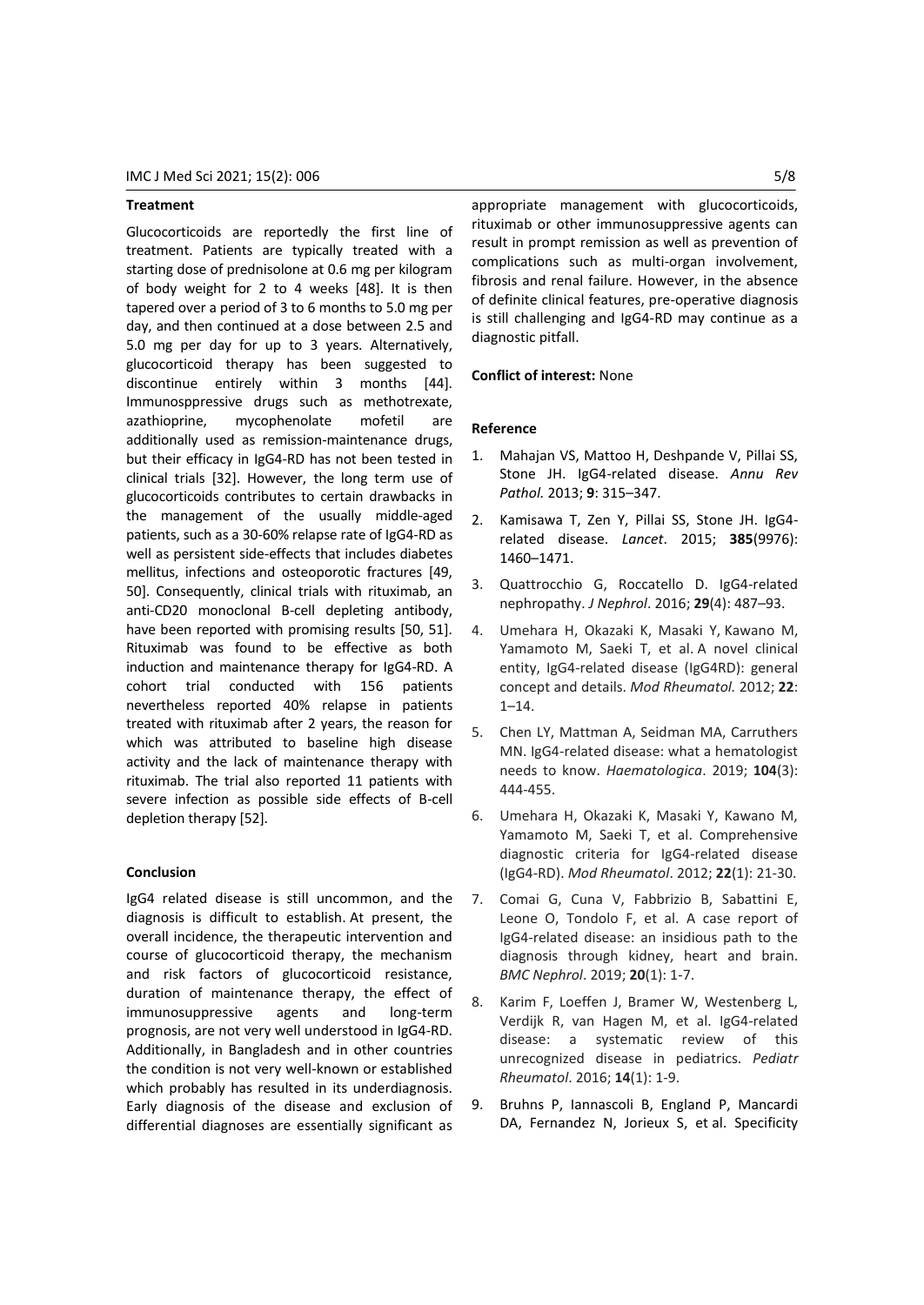and affinity of human Fc gamma receptors and their polymorphic variants for human IgG subclasses. *Blood*. 2009; **113**(16): 3716–25.

- 10. Zhang H, Li P, Di Wu DX, Hou Y, Wang Q, Li M, et al. Serum IgG subclasses in autoimmune diseases. *Medicine*. 2015; **94**(2): e387.
- 11. Yamamoto M, Tabeya T, Naishiro Y, Yajima H, Ishigami K, Shimizu Y, et al. Value of serum IgG4 in the diagnosis of IgG4-related disease and in differentiation from rheumatic diseases and other diseases. *Mod Rheumatol*. 2012; **22**(3): 419-25.
- 12. Mavragani CP, Fragoulis GE, Rontogianni D, Kanariou M, Moutsopoulos HM. Elevated IgG4 serum levels among primary Sjogren's Syndrome patients: Do they unmask underlying IgG4-Related disease? *Arthritis Care Res*. 2014; **66**(5): 773-777.
- 13. Maehara T, Moriyama M, Nakamura S. Pathogenesis of IgG4-related disease: a critical review. *Odontology*. 2019; **107**(2): 127-32.
- 14. Hubers LM, Vos H, Schuurman AR, Erken R, Elferink RPO, Burgering B, et al. Annexin A11 is targeted by IgG4 and IgG1 autoantibodies in IgG4-related disease. *Gut*. 2018; **67**(4): 728-735.
- 15. Soghoian DZ, Jessen H, Flanders M, Davidson KS, Cutler S, Pertel T, et al. HIV-specific cytolytic CD4 T cell responses during acute HIV infection predict disease outcome. *Sci Transl Med*. 2012; **4**(123): 123ra25.
- 16. Crotty S. Follicular helper CD4 T cells (TFH). *Annu Rev Immunol*. 2011; **29**: 621- 663.
- 17. Kawa S, Ota M, Yoshizawa K, Horiuchi A, Hamano H, Oci Y, et al. HLA DRB10405- DQB10401 haplotype is associated with autoimmune pancreatitis in the Japanese population. *Gastroenterology.* 2002; **122**(5): 1264-1269.
- 18. Park DH, Kim MH, Oh HB, Kwon OJ, Choi YJ, Lee SS, et al. Substitution of aspartic acid at position 57 of the DQbeta1 affects relapse of autoimmune pancreatitis. *Gastroenterology*. 2008; **134**(2): 440-446.
- 19. Guarneri F, Guarneri C, Benvenga S. Helicobacter pylori and autoimmune

pancreatitis: role of carbonic anhydrase via molecular mimicry? *J Cell Mol Med*. 2005; **9**(3): 741-4.

- 20. Frulloni L, Lunardi C, Simone R, Dolcino M, Scattolini C, Falconi M, et al. Identification of a novel antibody associated with autoimmune pancreatitis. *N Engl J Med*. 2009; **361**(22): 2135-42.
- 21. Akitake R, Watanabe T, Zaima C, Uza N, Ida H, Tada S, et al. Possible involvement of T helper type 2 responses to Toll-like receptor ligands in IgG4-related sclerosing disease. *Gut*. 2010; **59**(4): 542-5.
- 22. Aparisi L, Farre A, Gomez-Cambronero L, Martinez J, Heras GDL, Corts J, et al. Antibodies to carbonic anhydrase and IgG4 levels in idiopathic chronic pancreatitis: relevance for diagnosis of autoimmune pancreatitis. *Gut.* 2005; **54**(5): 703-9.
- 23. Asada M, Nishio A, Uchida K, Kido M, Ueno S, Uza N, et al. Identification of a novel autoantibody against pancreatic secretory trypsin inhibitor in patients with autoimmune pancreatitis. *Pancreas*. 2006; **33**(1): 20-6.
- 24. Lohr JM, Faissner R, Koczan D, Bewerunge P, Bassi C, Brors B, et al. Autoantibodies against the exocrine pancreas in autoimmune pancreatitis: gene and protein expression profiling and immunoassays identify pancreatic enzymes as a major target of the inflammatory process. *Am J Gastroenterol*. 2010; **105**(9): 2060-71.
- 25. Perugino CA, AlSalem SB, Mattoo H, Della-Torre E, Mahajan V, Ganesh G, et al. Identification of galectin-3 as an autoantigen in patients with IgG4-related disease. *J Allergy Clin Immunol.* 2019; **143**(2): 736-45.
- 26. Stone JH, Khosroshahi A, Deshpande V, Chan JK, Heathcote JG, Aalberse R, et al. IgG4 related disease: recommendations for the nomenclature of this condition and its individual organ system manifestations. *Arthritis Rheum*. 2012; **64**(10): 3061-7.
- 27. Stone JH, Khosroshahi A, Hilgenberg A, Spooner A, Isselbacher EM, Stone JR. IgG4 related systemic disease and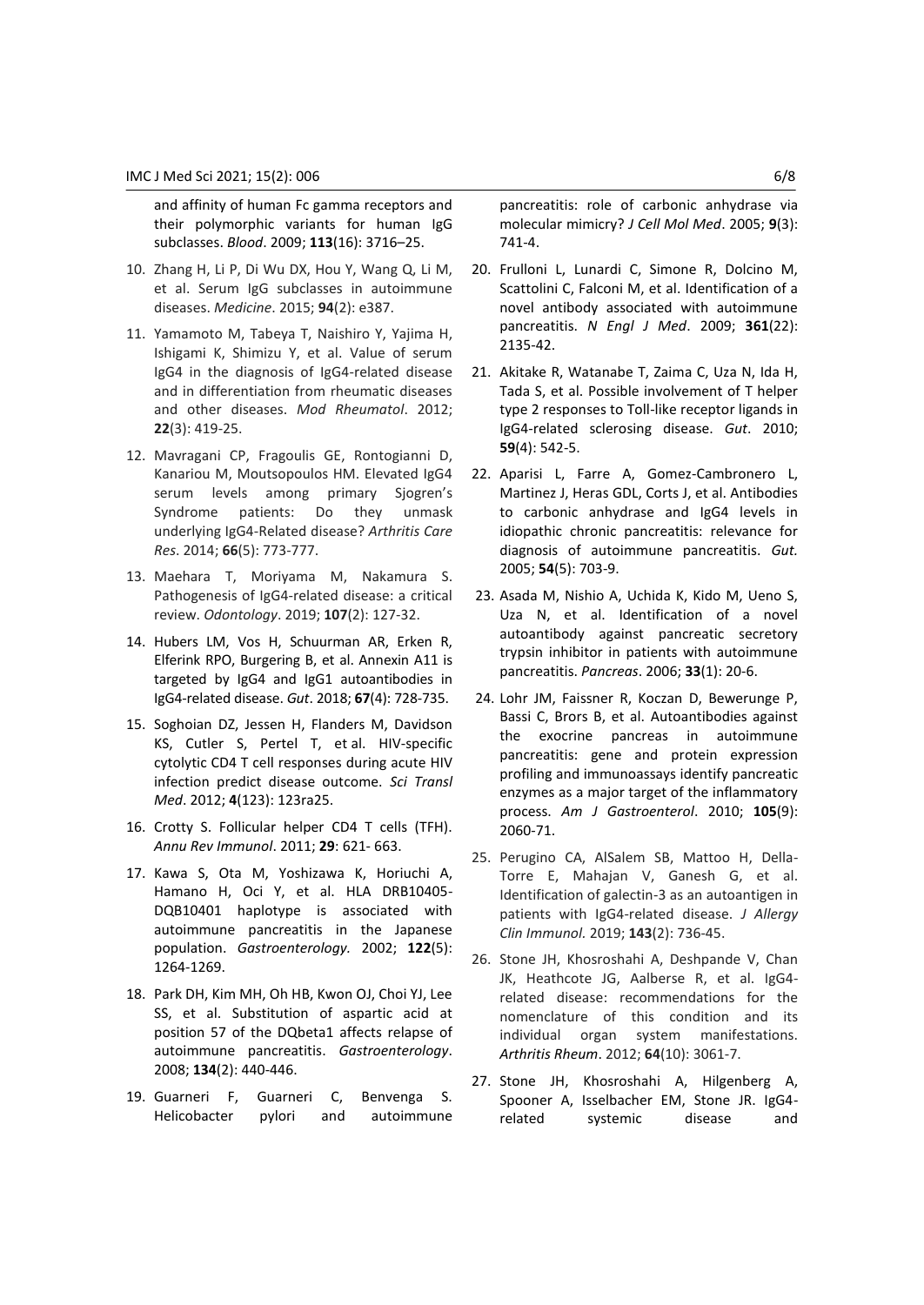lymphoplasmacytic aortitis. *Arthritis Rheum.* 2009; **60**(10): 3139-45.

- 28. Dahlgren M, Khosroshahi A, Nielsen GP, Deshpande V, Stone JH. Riedel's thyroiditis and multifocal fibrosclerosis are part of the IgG4 related systemic disease spectrum. *Arthritis Care Res*. 2010; **62**(9): 1312-8.
- 29. Saeki T, Saito A, Hiura T, Yamazaki H, Emura I, Ueno M, et al. Lymphoplasmacytic infiltration of multiple organs with immunoreactivity for IgG4: IgG4-related systemic disease. *Intern Med.* 2006; **45**(3): 163-7.
- 30. Kamisawa T, Anjiki H, Egawa N, Kubota N. Allergic manifestations in autoimmune pancreatitis. *Eur J Gastroenterol Hepatol*. 2009; **21**(10): 1136-9.
- 31. Bjornsson E. Immunoglobulin G4- associated cholangitis. *Curr Opin Gastroenterol.* 2008; **24**(3): 389-94.
- 32. Stone JH, Khosroshahi A, Deshpande V, Stone JR. IgG4-related systemic disease accounts for a significant proportion of thoracic lymphoplasmacytic aortitis cases. *Arthritis Care Res*. 2010; **62**(3): 316-22.
- 33. Khosroshahi A, Carruthers M, Deshpande V, Unizony S, Bloch DB, Stone JH. Rituximab for the treatment of IgG4-related disease: lessons from ten consecutive patients. *Medicine*. 2012; **91**(1): 57-66.
- 34. Raissian Y, Nasr SH, Larsen CP, Colvin RB, Smyrk TC, Takahashi N, et al. Diagnosis of IgG4 related tubulointerstitial nephritis. *J Am Soc Nephrol.* 2011; **22**(7): 1343-52.
- 35. Razzak MA, Alam SZ, Nasrin S, Rahman QA. IgG4 related peri-aortitis: a case diagnosed in Combined Military Hospital, Dhaka. *J. Armed Forces Med Coll*. 2018; **14**(2): 217-9.
- 36. Moutsopoulos HM, Fragoulis GE, Stone JH. Pathogenesis and clinical manifestations of IgG4-related disease. *Up To Date*. 2019.
- 37. Deshpande V, Gupta R, Sainani NI, Sahani DV, Virk R, Ferrone C, et al. Subclassification of autoimmune pancreatitis: a histologic classification with clinical significance. *Am J Surg Patho.l* 2011; **35**(1): 26-35.
- 38. Dhall D, Suriawinata AA, Tang LH, Shia J, Klimstra DS. Use of immunohistochemistry for IgG4 in the distinction of autoimmune pancreatitis from peritumoral pancreatitis. *Hum Pathol.* 2010; **41**(5): 643-52.
- 39. Deshpande V, Chicano S, Finkelberg D, Selig MK, Kenudson MM, Bruge WR, et al. Autoimmune pancreatitis: a systemic immune complex mediated disease. *Am J Surg Pathol.*  2006; **30**(12): 1537-45.
- 40. Takahashi N, Kawashima A, Fletcher JG, Chari ST. Renal involvement in patients with autoimmune pancreatitis: CT and MR imaging findings. *Radiology*; 2007; **242**(3): 791-801.
- 41. Sah RP, Chari ST. Serologic issues in IgG4 related systemic disease and autoimmune pancreatitis. *Curr Opin Rheumatol*. 2011; **23**(1): 108-13.
- 42. Boonstra K, Culver EL, de Buy Wenniger LM, van Heerde MJ, van Erpecum KJ, Poen AC, et al. Serum immunoglobulin G4 and immunoglobulin G1 for distinguishing immunoglobulin G4‐associated cholangitis from primary sclerosing cholangitis. *Hepatology*. 2014; **59**(5): 1954-63.
- 43. Carruthers MN, Khosroshahi A, Augustin T, Deshpande V, Stone JH. The diagnostic utility of serum IgG4 concentrations in IgG4-related disease. *Ann Rheum Dis*. 2015; **74**(1): 14-8.
- 44. Kamisawa T, Shimosegawa T, Okazaki K, Nishino T, Watanabe H, Kanno A, et al. Standard steroid treatment for autoimmune pancreatitis. *Gut*. 2009; **58**(11): 1504-7.
- 45. Kanari H, Kagami SI, Kashiwakuma D, Oya Y, Furuta S, Ikeda K, et al. Role of Th2 cells in IgG4-related lacrimal gland enlargement. *Int Arch Allergy Immunol*. 2010; **152**(1): 47-53.
- 46. Aalberse RC, Stapel SO, Schuurman J, Rispens T. Immunoglobulin G4: an odd antibody. *Clin Exp Allergy*. 2009; **39**(4): 469-77.
- 47. Jabara HH, Loh R, Ramesh N, Vercelli D, Geha RS. Sequential switching from mu to epsilon via gamma 4 in human B cells stimulated with IL-4 and hydrocortisone. *J Immunol*. 1993; **151**(9): 4528-33.